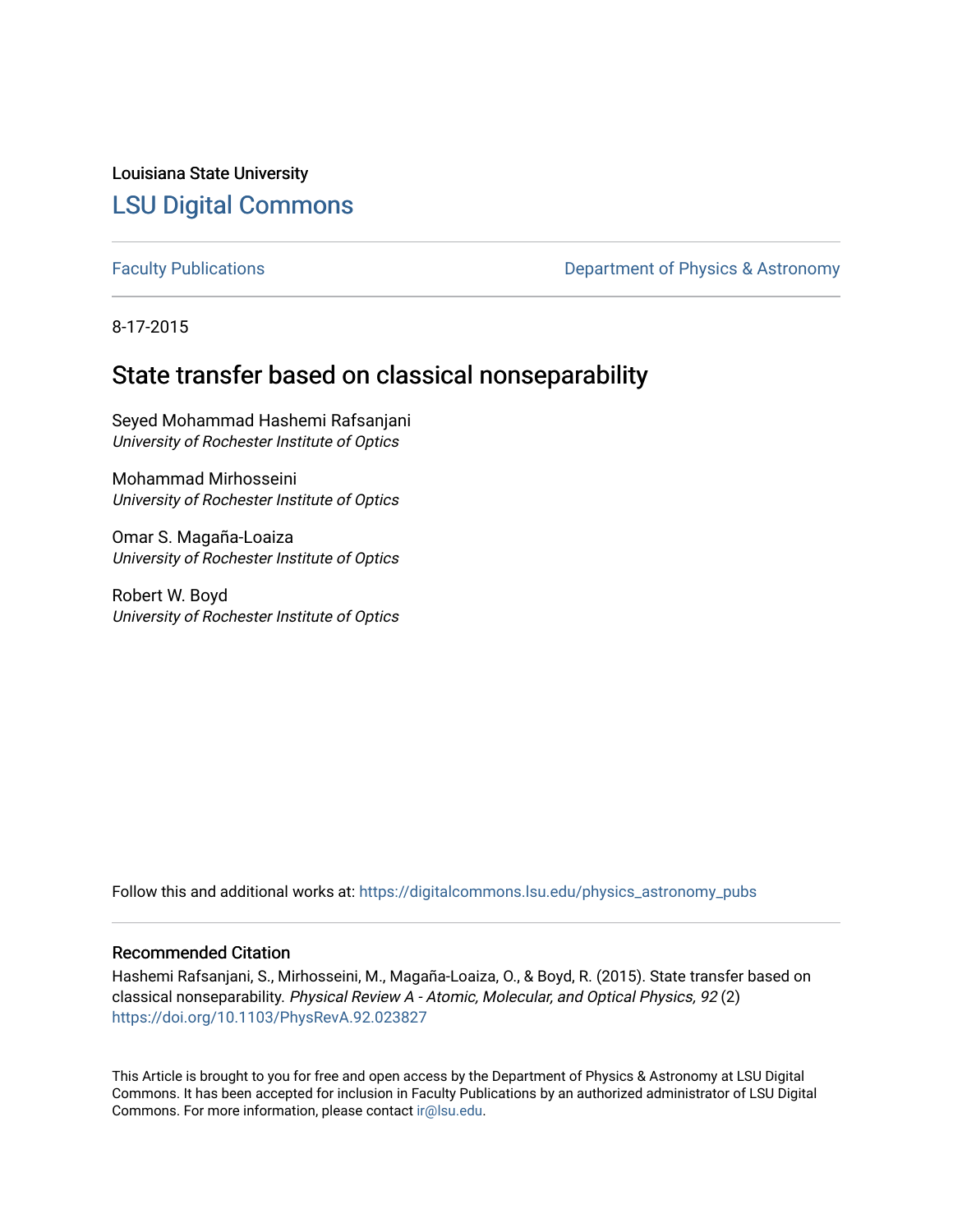## **State transfer based on classical nonseparability**

Seyed Mohammad Hashemi Rafsanjani,<sup>1,\*</sup> Mohammad Mirhosseini,<sup>1,†</sup> Omar S. Magaña-Loaiza,<sup>1</sup> and Robert W. Boyd<sup>1,2</sup>

<sup>1</sup>*Institute of Optics, University of Rochester, Rochester, New York 14627, USA*

<sup>2</sup>*Department of Physics, University of Ottawa, Ottawa, Ontario, Canada, K1N6N5*

(Received 11 March 2015; published 17 August 2015)

We present a state-transfer protocol that is mathematically equivalent to quantum teleportation but uses classical nonseparability instead of quantum entanglement. In our implementation we take advantage of nonseparability among three parties: orbital angular momentum (OAM), polarization, and the radial degrees of freedom of a beam of light. We demonstrate the transfer of arbitrary OAM states, in the subspace spanned by any two OAM states, to the polarization of the same beam.

DOI: [10.1103/PhysRevA.92.023827](http://dx.doi.org/10.1103/PhysRevA.92.023827) PACS number(s): 42*.*50*.*Tx*,* 03*.*65*.*Ud*,* 42*.*50*.*Ex

we end up with a procedure to transfer the state of one

#### **I. INTRODUCTION**

Entanglement in quantum systems leads to many of the surprising consequences of the quantum-mechanical description of nature. For many decades the aim of physicists has been to realize and confirm such phenomena in experimental settings. Such efforts came to fruition in a series of seminal observations that validated quantum mechanics and contradicted some classical alternatives such as local hidden variable theories [\[1–4\]](#page-5-0).

Although entanglement is often thought as an exclusively quantum phenomenon, the mathematical structure behind it that quantifies the degree of nonseparability can be applied to any two vector spaces. In fact, in his seminal 1935 paper, Schrödinger  $[5]$  $[5]$  pointed out that the mathematics that he utilized was already known by mathematicians [\[6\]](#page-5-0). This mathematical structure, when applied to describe the nonseparability of different degrees of freedom, has come to be known as *classical entanglement* [\[7–9\]](#page-5-0). Although the analogy between quantum entanglement and the classical entanglement stops when nonlocality comes into the picture, the identification of their similarity has proven to be helpful in developing a new perspective in determining the degree of polarization of a beam of light [\[7,8,10,11\]](#page-5-0). Furthermore, the violation of Bell inequalities between different degrees of freedom (DoF) of a beam of light has been the subject of several notes recently [\[8,12–16\]](#page-5-0).

The above analogy between quantum entanglement and its classical analog can be extended to multipartite systems [\[17,18\]](#page-5-0). In the original proposal by Spreeuw [\[17\]](#page-5-0), a beam is divided into several beams and by controlling the amplitude and phase of each portion of the beam, one can mimic a GHZ state, some quantum gates, and teleportation. One of the most well-known consequence of entanglement that involves more than two parties is the phenomenon of teleportation, which was first proposed by Bennett *et al*. [\[19\]](#page-5-0) and was realized with quantum entanglement by Bouwmeester *et al*. [\[20\]](#page-5-0). Since then teleportation has been proposed and realized in different systems [\[21\]](#page-5-0).

Teleportation allows us to transfer the state of one party to a nonlocal party via a projection on a Bell state. If the nonlocal parties are replaced by different DoFs of a beam degree of freedom to another through a Bell-like projection. Although this may not be quite as intriguing a phenomenon as teleportation, the capability to transfer an arbitrary, and *a priori* unknown state from one degree of freedom to another is a nontrivial and desirable task [\[22–24\]](#page-5-0). In the following we report on the realization of this phenomenon, i.e., state transfer between two DoFs in an approach that mimics teleportation. In our implementation we *transfer* an arbitrary state of any two orbital angular momentum (OAM) modes of a laser beam onto the polarization of the same laser beam. Although the nonseparability between different degrees of freedom of a laser beam has come to be referred to as *classical entanglement*, one can argue that the term entanglement should be reserved for the cases that involve inherently quantum-mechanical systems that cannot be described classically. Thus we reserve the term entanglement for quantum entanglement and refer to its classical analog as classical nonseparability. The term classical nonseparability simultaneously captures two different aspects: first, that the experiment that we are hereupon taking can be described without invoking quantum mechanics, and is hence *classical*, and second, that such nonseparability in optical beams bares merely a mathematical similarity to its quantum counterpart.

The manuscript is organized as follows. In the next section we explain the procedure of the state-transfer protocol as an analog of teleportation when the nonlocal parties are replaced by DoFs. In Sec. [III](#page-2-0) we explain the details of our experiment and present a discussion of our results and their implication. Concluding considerations are presented in Sec. [IV.](#page-4-0)

## **II. STATE TRANSFER AS AN ANALOG OF TELEPORTATION**

The original proposal by Bennett *et al*. [\[19\]](#page-5-0) takes advantage of three parties. One we call Alice, the other Bob, and a third party that we name Charlie. Initially Alice's state is separable from the other two parties, and Charlie and Bob share a joint maximally entangled state. One then performs a projective measurement on a joint Bell state of Alice and Charlie. When we postselect on those measurements that have led to a specific Bell state, Bob's state will be the same as the initial Alice's state.

<sup>\*</sup>hashemi@pas.rochester.edu

<sup>†</sup> mirhosse@optics.rochester.edu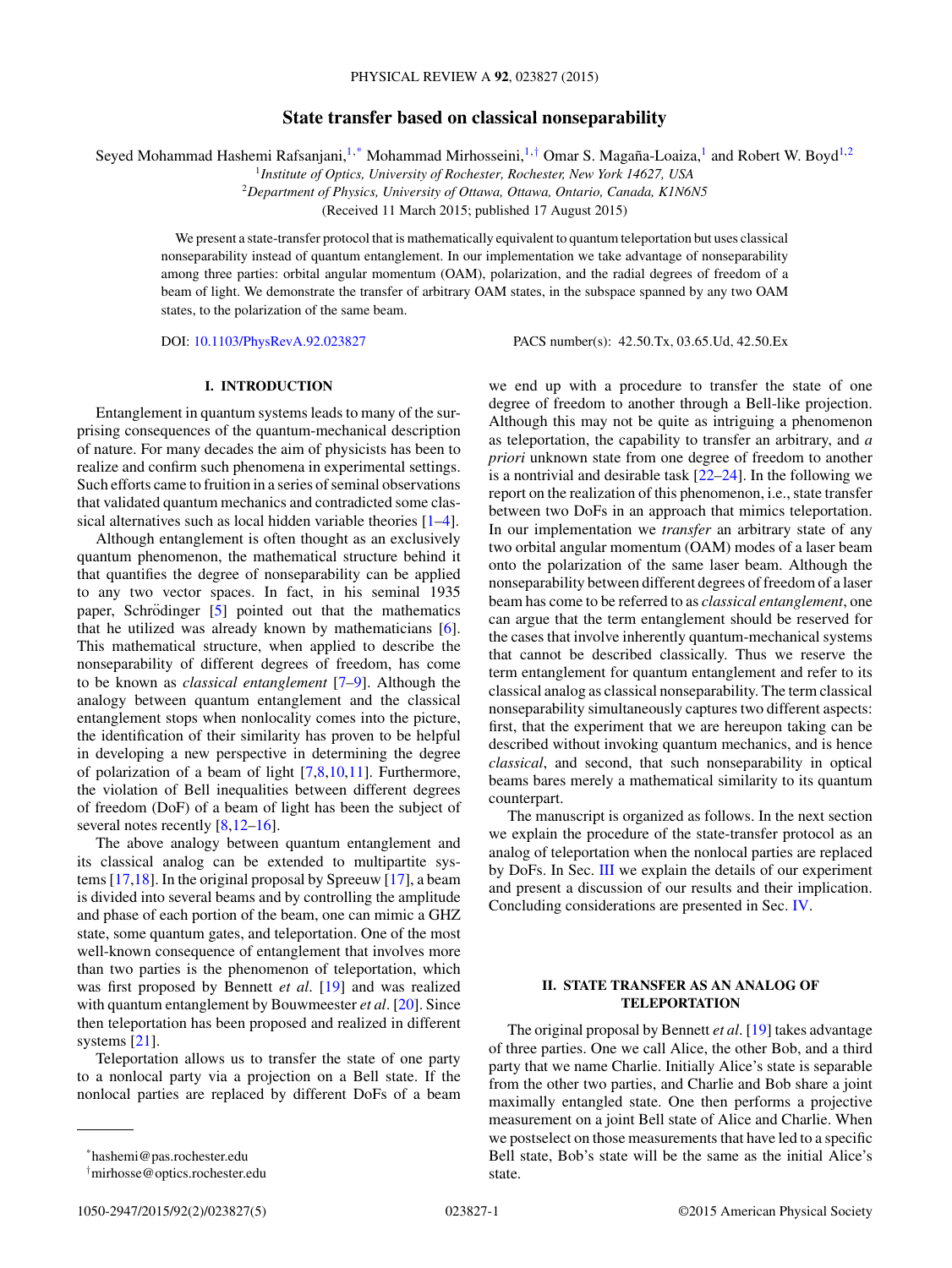<span id="page-2-0"></span>

FIG. 1. (Color online) Three examples of classical nonseparability. The left panel represents a beam for which the radial and orbital angular momentum  $(l = 3)$  degrees of freedom are nonseparable. The middle panel shows a beam for which the orbital angular momentum  $(l = 1)$  and polarization are nonseparable. The panel on the right represents a beam for which radial and polarization degrees of freedom are nonseparable.

To realize our protocol for coherence transfer we replace the three parties with three degrees of freedom of a single optical beam. In our implementation, the three degrees of freedom are the the radial degree of freedom, polarization, and orbital angular momentum that play the roles of Charlie, Bob, and Alice, respectively. In Fig. 1 we have presented three examples of nonseparability between different degrees of freedom of a spatial profile of a beam of light. These can be considered analogs of Bell states between different DoFs that we deal with in this paper. In principle any three DoFs can be used to realize such a state transformation protocol, as long as one can perform arbitrary joint measurements on these observables or quantities.

In our realization we first produce a beam whose polarization and radial DoFs are nonseparable and both are separable from the OAM:

$$
[\gamma|l\rangle + \bar{\gamma}|-l\rangle] \otimes [|r_1, H\rangle + |r_2, V\rangle], \tag{1}
$$

where  $|H\rangle$ ,  $|V\rangle$  denote the horizontal and vertical polarizations. We emphasize that although we adopt the ket-bra notation that is associated with quantum mechanics, the description of our experiment requires no invoking of quantum mechanics and we adopt this notation to emphasize the linear algebraic nature of different degrees of freedom. The polarization of an optical field arises from the vectorial nature of the electromagnetic field and techniques for its manipulation are easy to implement.  $|l\rangle$  denotes an OAM mode, which is defined via the helical phase structure  $e^{i\ell\phi}$ . OAM modes naturally arise as paraxial solutions to the Maxwell equations in cylindrical coordinates and hence can be completely understood using wave optics [\[25,26\]](#page-5-0). Nevertheless, the OAM modes can be useful in quantum optics too [\[22,27\]](#page-5-0). Finally,  $|r_1\rangle$ ,  $|r_2\rangle$ denote two radial modes, defined as two concentric, mutually exclusive, annular regions with a uniform intensity pattern. Note that  $|r_1\rangle$ ,  $|r_2\rangle$  are orthogonal since there is no overlap between their corresponding spatial extents. Radial modes have also been the subject of a few recent investigations for their potential applicability in quantum communication [\[28\]](#page-5-0). The transverse profile of a beam represented by Eq. (1) is depicted in Fig. 2 (top). The dependence of the phase on the azimuthal angle is identical for both radial components since their OAM contents are the same.



FIG. 2. (Color online) Transfer of an arbitrary OAM state to a polarization. The intensity is encoded in the brightness, the phase in the color. The OAM information can be read from the phase profile. For simplicity we have depicted a pure OAM superposition of  $|\pm 3\rangle$ . (Top) The initial beam: OAM is separable from the other two DoFs and the polarization and radial DoFs are maximally nonseparable. (Bottom, right) After projection on a maximally nonseparable state of OAM and radial, we end up with a polarization state that carries the same information as the initial OAM state. The intensity of each of polarization gives information about the amplitude of each of the two OAM components, and the phase between the two polarizations, *H* and *V* , is the same as the phase between the two OAM components. (Bottom, left) The two angles *ξ* and *η* are half of the spherical angles on the Poincarè sphere, respectively.

Now that we have prepared the state in Eq.  $(1)$ , the next step in the protocol is to implement a projective measurement onto one of the Bell states of Charlie (radial)-Alice (OAM):

$$
\langle \Phi^{\pm} | = \langle r_1, l | \pm \langle r_2, -l |,
$$
  

$$
\langle \Psi^{\pm} | = \langle r_1, -l | \pm \langle r_2, l |.
$$
 (2)

Depending on our choice, the state of Bob (polarization) will be either  $\gamma$  |*H*  $\rangle \pm \bar{\gamma}$ |*V* $\rangle$  for projection onto  $|\Phi^{\pm}\rangle$  or  $\gamma$ |*V* $\rangle \pm \bar{\gamma}$ |*H* $\rangle$ for projection onto  $|\Psi^{\pm}\rangle$ , respectively. We choose to project onto  $|\Phi^+\rangle$ . In our projection we use a pinhole in the far field (setup below); thus after the projection the light emerging from the pinhole represents a single spatial mode that carries no orbital angular momentum. The transverse profile of such a beam is depicted in Fig. 2 (bottom, right). The polarization of this beam is completely separable from the radial and OAM DoFs and the emerging beam's polarization state reads

$$
\gamma|H\rangle + \bar{\gamma}|V\rangle. \tag{3}
$$

We note that the final Bob (polarization) state carries the same information as the initial Alice (OAM) state in Eq. (1). This result is independent of the the choice of the initial state. Although our derivation has assumed Alice's initial state to be a pure state, the derivation can be easily generalized to accommodate mixed states [\[19\]](#page-5-0).

#### **III. EXPERIMENTAL IMPLEMENTATION**

A schematic representation of the setup is given in Fig. [3.](#page-3-0) Our source of light is a cw He-Ne laser that emits at a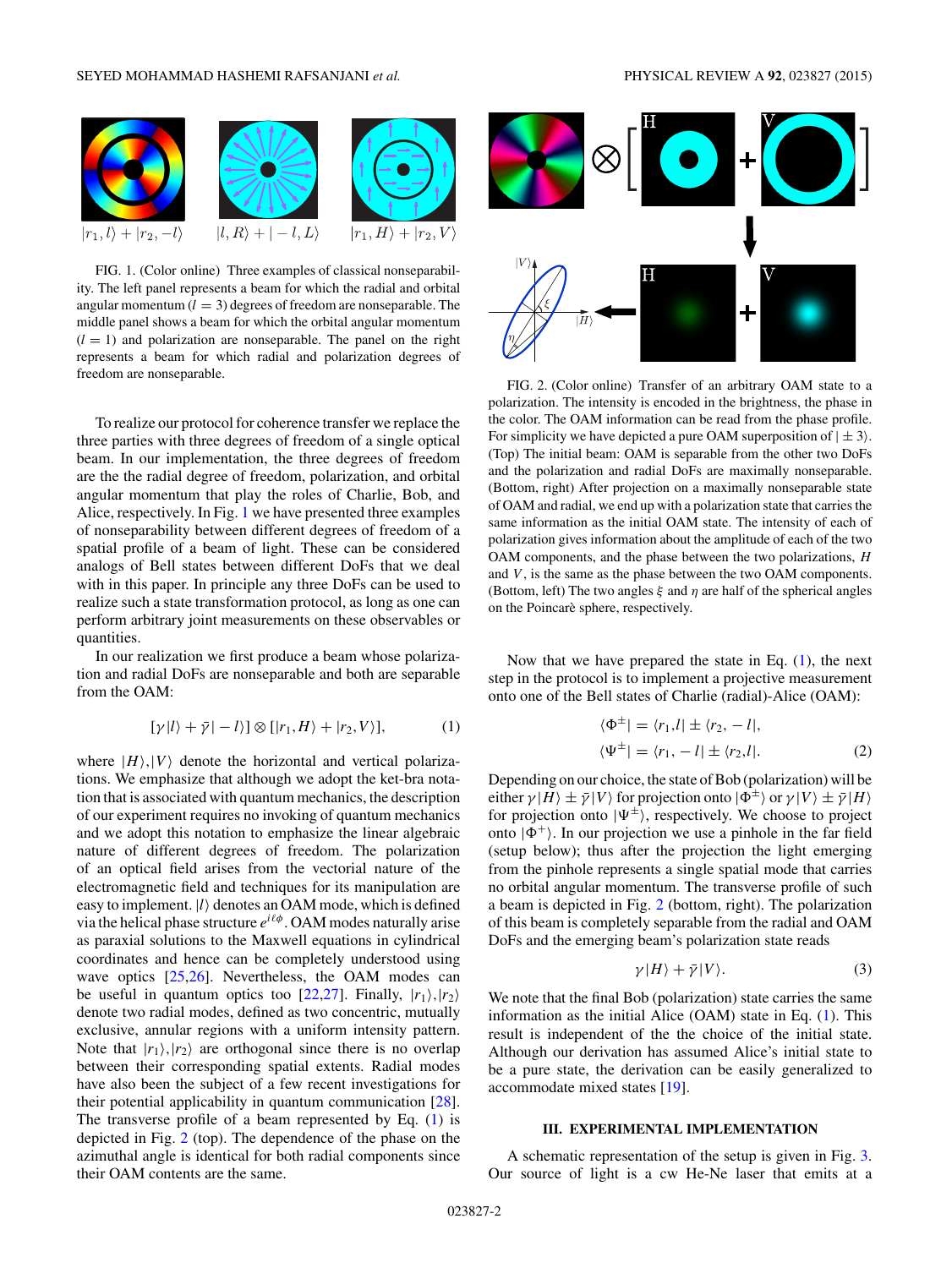<span id="page-3-0"></span>

FIG. 3. (Color online) The setup to implement the state transfer from OAM to the polarization DoF; the beam emerging from a single-mode fiber is collimated and shined onto a spatial light modulator (SLM1). The beam emerging from the SLM1 has two rings with identical azimuthal phase profiles (OAM states). Using a polarizer and a small half-wave plate (Bell-state synthesizer), orthogonal polarizations are introduced onto the two rings. To implement projection onto a radial-OAM maximally nonseparable state, we divide the surface of SLM2 into two parts. The beam is first shined onto one half of SLM2, where we have impressed a phase screen that has two rings with opposite OAM values. Then we use a half-wave plate to rotate the polarization of the beam 90 deg and then shine the light on the second half of SLM2. This combination allows us to perform polarization-insensitive projections onto the radial-OAM maximally nonseparable state. To complete the projection we use a pinhole to separate the projected light and then use different combinations of a quarter-wave plate and a polarizer to measure the Stokes parameters.

wavelength of 633 nm. In order to produce the state prepared in Eq.  $(1)$ , we first use a hologram to produce a coherent beam of two rings. The phase profiles of both rings are identical and match the OAM state that is to be teleported. In principle, one can choose to use any two orthogonal OAM states. In our realization we used the two OAM states  $\{ |10\rangle, |-10\rangle \}$ . This choice minimizes the crosstalk between the two states that often results from imperfect experimental realization of OAM projections. We use a telescope after the SLM1 to increase the diameter of the initial beam to about 2 cm.

The laser beam is then passed through a polarizer and then a half-wave plate (HWP) whose aperture only covers the inner portion of the beam. The HWP is set to 45◦ in order to rotate the polarization of the inner disk to the orthogonal polarization. We name this combination a Bell-state synthesizer. After rotating the polarization of the inner beam using a small half-wave plate, we measure the power contained in each of the two rings. We then match their power by adjusting the radii of the two rings using SLM1. The last HWP induces a phase difference between the two rings that can be canceled by the spatial light modulator used for shaping the laser beam (Fig. 3, SLM1). The beam emerging from the last HWP can be set to possess an arbitrary state of OAM, along with a polarization structure that is maximally nonseparable from the radial DoF. As a result, the field can be formally described by Eq. [\(1\)](#page-2-0). At this stage we need to project onto a joint maximally nonseparable state of OAM and radial degrees of freedom in order to realize the state conversion. The SLM allows for performing a projection onto the OAM state of *l* = −10 in the inner disk and a simultaneous projection over  $l = 10$  for the outer annular ring. We use a phase-only liquid-crystal SLM to shape the wavefront of the horizontal polarization component of the beam. To achieve a polarization-insensitive projection,

we use the SLM in a double-pass geometry, with a HWP in between the two reflections for rotating the polarization of the beam by 90◦. In both reflections SLM1 is imaged on SLM2 (the imaging optics is not shown in the figure). We use a lens with a focal length of 30 cm after the SLM to focus the beam onto a pinhole with a diameter of  $5 \mu$ m. The beam emerging from the pinhole is approximately a single spatial mode with a polarization state that is related to the initial OAM state of Alice. A combination of a polarizer, quarter-wave plate, and detector are used to measure the Stokes parameters and subsequently characterize the polarization state.

We test our protocol by first transferring pure states of OAM. This has been done by converting the polarization Stokes parameters into a two-dimensional Jones vector and then finding the degree of similarity between the initial (OAM) state owned by Alice and the final (polarization) state detected by Bob. In Fig. [4](#page-4-0) we report the fidelities between different initial OAM states and the polarization state that was measured at the end.

The initial OAM states are chosen to be along the three primary axes of the Bloch sphere for a twodimensional subspace of  $\{|10\rangle, |-10\rangle\}$ . Namely, we have transferred the states  $\{|10\rangle, |-10\rangle, |10\rangle + |-10\rangle, |10\rangle - | |10\rangle, |10\rangle + i| - |10\rangle, |10\rangle - i| - |10\rangle$ . The ideal converted states are then supposed to be the following polarization state, respectively:  $\{|H\rangle, |V\rangle, |H\rangle + |V\rangle, |H\rangle - |V\rangle, |H\rangle +$  $i|V\rangle, |H\rangle - i|V\rangle$ . The following equation provides the corresponding mapping between OAM and polarization states:

$$
|h_l\rangle = |10\rangle \qquad \qquad \longmapsto |H\rangle,
$$
  

$$
|v_l\rangle = |-10\rangle \qquad \qquad \longmapsto |V\rangle,
$$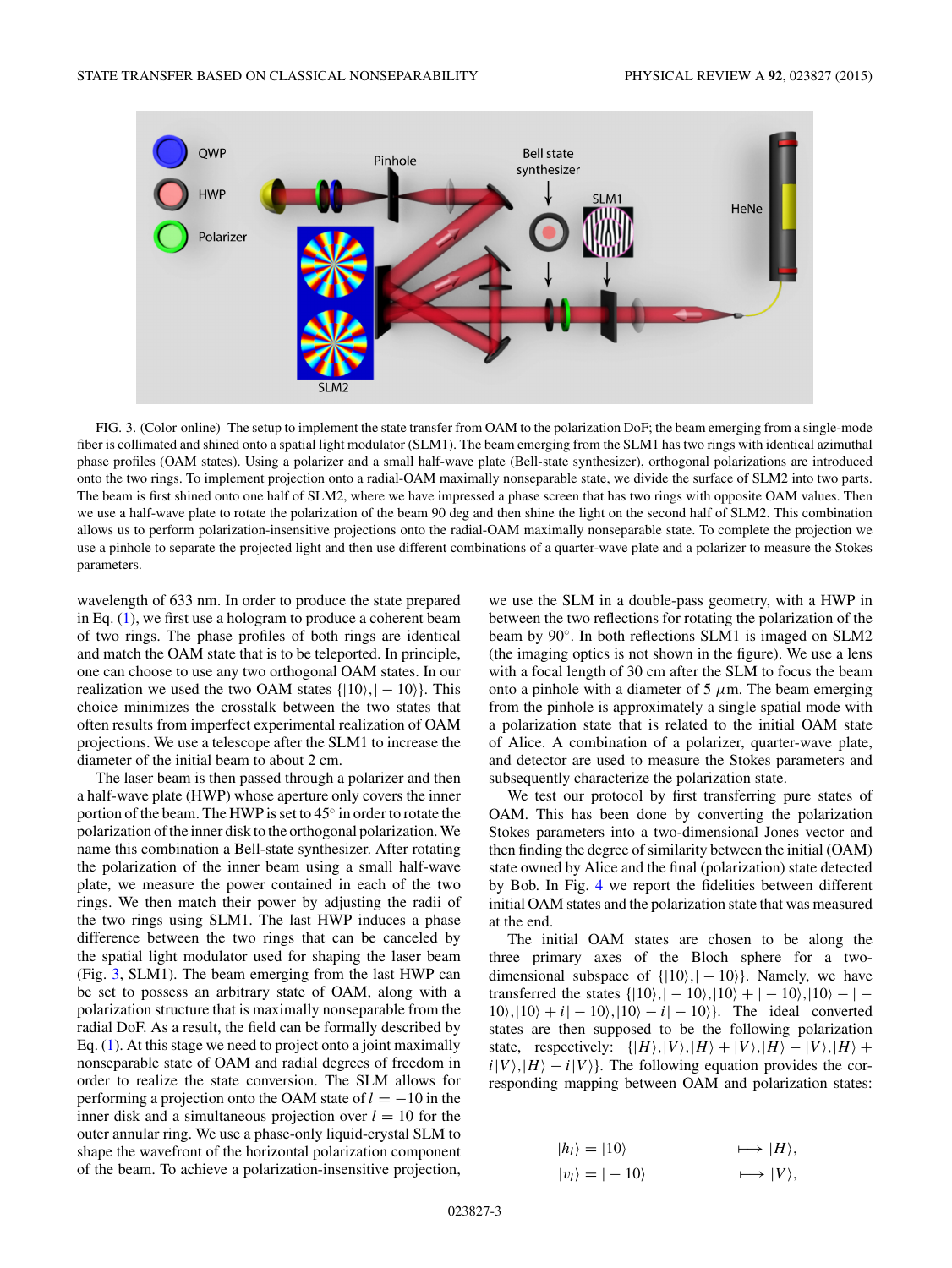<span id="page-4-0"></span>

FIG. 4. (Color online) Fidelity of state transfer for different states. All OAM states are in the subspace spanned by  $l = \pm 10$ . The three last states are mixed states. For brevity of notation, we have shown the un-normalized states.

$$
|d_l\rangle = (|10\rangle + |-10\rangle)/\sqrt{2} \longrightarrow |D\rangle,
$$
  
\n
$$
|a_l\rangle = (|10\rangle - |-10\rangle)/\sqrt{2} \longrightarrow |A\rangle,
$$
  
\n
$$
|r_l\rangle = (|10\rangle + i| - 10\rangle)/\sqrt{2} \longrightarrow |R\rangle,
$$
  
\n
$$
|l_l\rangle = (|10\rangle - i| - 10\rangle)/\sqrt{2} \longrightarrow |L\rangle.
$$
 (4)

Note that although the quantum density matrix is by definition a semipositive definite matrix, the results of state tomography for a pure state often turn out to have negative eigenvalues [\[29\]](#page-5-0). This is primarily due to imperfect projective measurements and the noise in the experiment. We have used the maximum likelihood recovery algorithm to find a positive state that is the most probable given the data from the measurement. The average fidelity of transferred states with their corresponding initial states is approximately 99%, demonstrating a notably good agreement with the theoretical predictions.

From a practical point of view, pure states are an idealization; irrespective of how carefully a state is prepared, noise will inevitably render a pure state mixed. It is then significant if an implementation can also accommodate mixed states. Additionally, pure states are only a restricted set of physical states in the Hilbert space. The vast majority of states are mixed states [\[29\]](#page-5-0). Since we always project onto the same Bell OAM-radial state, our implementation allows us to also transfer the mixed states. For demonstration we have also transferred three typical mixed states. To produce mixed states we randomly switch the hologram on SLM1 and use a long (10-min) integration time using a power meter. We randomly switch between two holograms on SLM1 such that 75% of the time we prepare one pure OAM state and 25% we prepare another pure state. The states are chosen to be  $0.75|h_l\rangle\langle h_l| + 0.25|v_l\rangle\langle v_l|, 0.75|d_l\rangle\langle d_l| + 0.25|a_l\rangle\langle a_l|$ , and  $0.75|r_l\rangle\langle r_l| + 0.25|l_l\rangle\langle l_l|$ . These OAM states are ideally teleported to the polarization states  $0.75|H\rangle\langle H| + 0.25|V\rangle\langle V|$ ,  $(0.75|D)\langle D| + (0.25|A)\langle A|,$  and  $(0.75|R)\langle R| + (0.25|L)\langle L|,$  respectively. In Fig. 4 we have reported the fidelities between the polarization states from the experiment with the ones from theory. Note that the fidelity between two mixed states defined as  $\rho, \sigma$  is  $F = \text{tr} \sqrt{\rho^{1/2} \sigma \rho^{1/2}}$ . The average fidelities for the three representative mixed states are found to be 99.33%, which confirms the accurate operation of our experimental realization.

Considering that the formalism of classical nonseparability applies to any three degrees of freedom, we anticipate that this machinery can be utilized to transfer the state of other DoFs to another, provided the technical complication in performing the appropriate rotations and projections on other DoFs can be met. This is a nontrivial problem. For example, the radial degree of freedom that was utilized here as an ancilla has attracted a lot of interest recently [\[28\]](#page-5-0). Nonetheless, the problem of efficient projection on arbitrary Laguerre-Gaussian modes remains a challenge.

Our specific example provides the capability to map an arbitrary state of any two OAM modes to a polarization state in a one-to-one fashion. Given the important role that transferring states between different degrees of freedom plays in recent experiments in quantum information science [\[30,31\]](#page-5-0), we believe that our specific example has the potential for a wide range of applications. It should be noted that there are also other approaches that can be used to transfer OAM states onto the polarization of the beam [\[32,33\]](#page-5-0).

## **IV. CONCLUSION**

While entanglement is an essential part of the quantum paradigm, the mathematical idea behind it, i.e., nonseparability, may manifest itself in systems whose description does not requiring the invoking of quantum theory. Careful examination of such an analogy may help us develop a modern perspective toward old concepts  $[10,11]$ , as well as develop techniques whose simplicity has not been appreciated, and/or whose applicability has not been fully exhausted.

In this manuscript we took inspiration from the phenomenon of teleportation to develop a state-transfer protocol that is mathematically equivalent to teleportation but uses classical nonseparability instead of entanglement. Initially the OAM modes are separable from the radial and polarization of degree of freedom, and polarization and the radial degree of freedom share a maximally nonseparable state. Then we implement a Bell-state projection on OAM-radial degree of freedom. The polarization of the beam emerging from this projection carries the same information as the initial OAM states. Our protocol allows one to transfer an arbitrary and *a priori* unknown state of any two OAM modes of a beam of light to its polarization state.